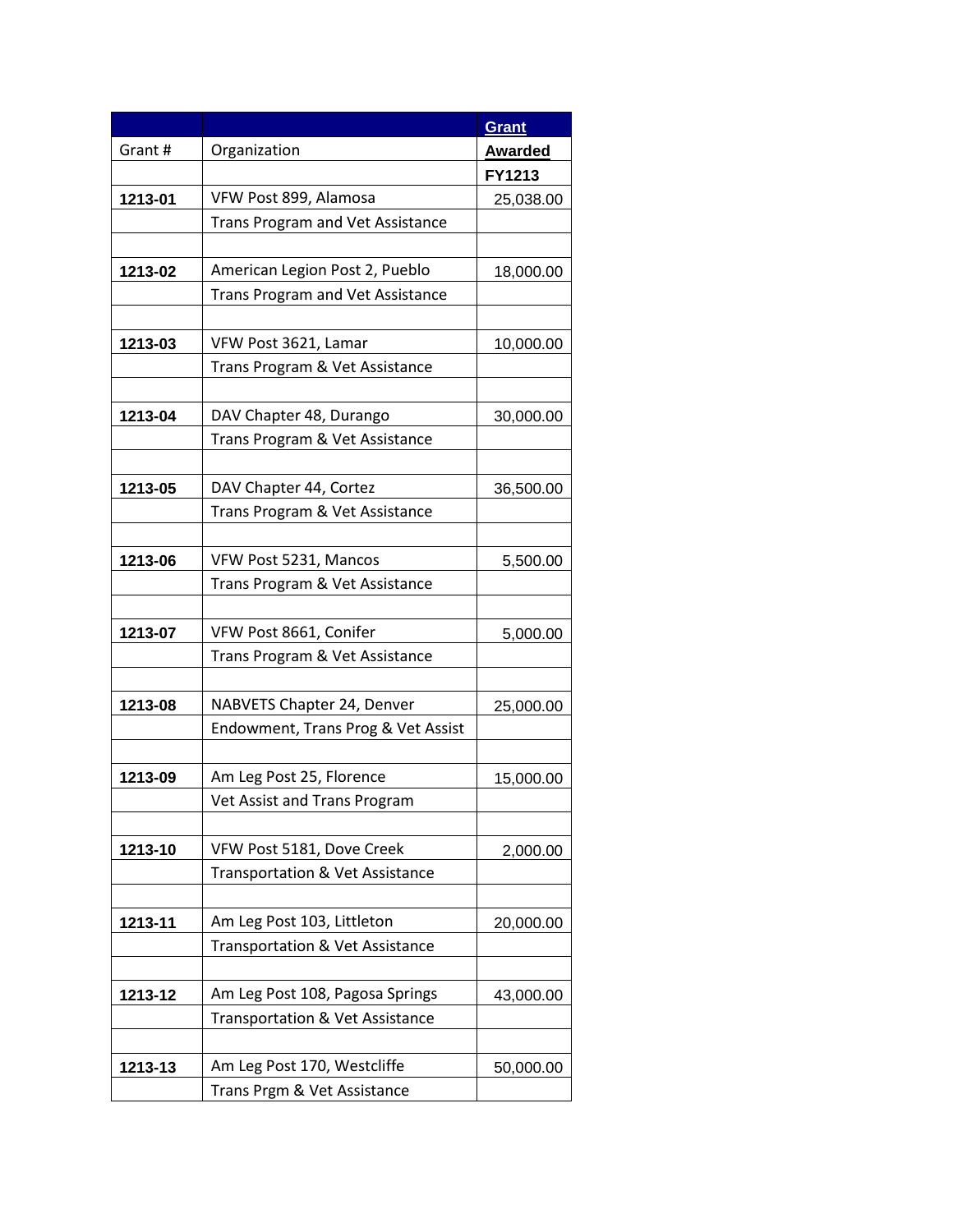| 1213-14 | VFW Post 4171, Golden               | 20,000.00 |
|---------|-------------------------------------|-----------|
|         | <b>Veterans Assistance</b>          |           |
|         |                                     |           |
| 1213-15 | Am Leg Post 44, Steamboat           | 4,300.00  |
|         | Trans Program & Vet Assistance      |           |
|         |                                     |           |
| 1213-16 | Am Leg Post 115, Rye                | 5,000.00  |
|         | Trans Program & Vet Assistance      |           |
|         | VFW Dept of Colorado, Lakewood      |           |
| 1213-17 | <b>Veterans Assistance</b>          | 60,000.00 |
|         |                                     |           |
| 1213-18 | Am Leg Post 22, Northglenn          | 25,000.00 |
|         | <b>Veterans Assistance</b>          |           |
|         |                                     |           |
| 1213-19 | VFW Post 1247, Grand Junction       | 21,000.00 |
|         | <b>Veterans Assistance</b>          |           |
|         |                                     |           |
| 1213-20 | VFW Post 4663, Clifton              | 3,500.00  |
|         | Pets for Vets                       |           |
|         |                                     |           |
| 1213-21 | Am Leg Post 209, Colorado Springs   | 70,000.00 |
|         | Homeless Shelter (Crawford House)   |           |
| 1213-22 | SVNH, Florence                      | 18,134.00 |
|         | <b>IN2L and Bingo Equipment</b>     |           |
|         |                                     |           |
| 1213-23 | SVNH, Fitzsimons                    | 14,051.50 |
|         | <b>KINESIS Omega Duo</b>            |           |
|         |                                     |           |
| 1213-24 | SVNH, Rifle                         | 9,680.00  |
|         | Hi-Lo Beds                          |           |
|         |                                     |           |
| 1213-25 | SVNH, Homelake                      | 10,859.79 |
|         | Its Never Too Late Therapy (IN2L)   |           |
| 1213-26 | VVA Chap 57, Grand Junction         |           |
|         | Stand down and Vet Assistance       | 14,150.00 |
|         |                                     |           |
| 1213-27 | VFW Post 6051, Woodland Park        | 4,100.00  |
|         | <b>Welcome Home Warrior Retreat</b> |           |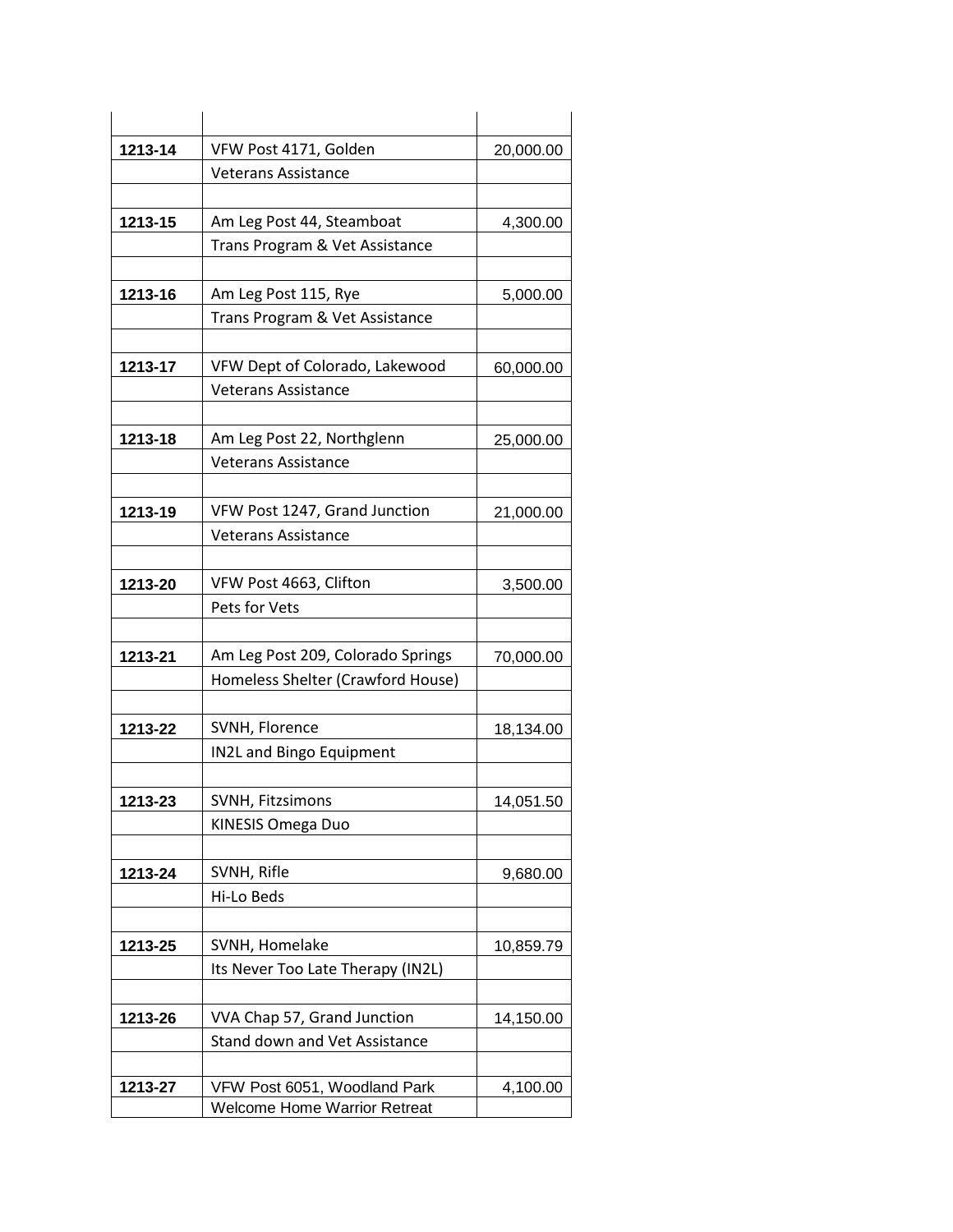| 1213-28 | VFW Post 6624, Evans                     | 40,000.00 |
|---------|------------------------------------------|-----------|
|         | <b>Veterans Assistance</b>               |           |
|         |                                          |           |
| 1213-29 | AL Post 109, Windsor                     | 55,000.00 |
|         | Stand down and Vet Assistance            |           |
|         |                                          |           |
| 1213-30 | AL Post 32, Longmont (1of2)              | 30,000.00 |
|         | Vet Assistance (Boulder)                 |           |
|         |                                          |           |
| 1213-31 | AL Post 32, Longmont (2of2)              | 18,000.00 |
|         | Stand down, Vet Assist, Trans            |           |
|         | AL Post 203, Pueblo                      |           |
| 1213-32 | Stand down, Veteran Assistance           | 15,000.00 |
|         |                                          |           |
| 1213-33 | VFW Post 1, Denver (1of6)                | 0.00      |
|         | <b>Vets AnswerRings (VARS)</b>           |           |
|         |                                          |           |
| 1213-34 | VFW Post 1, Denver (2of6)                | 5,000.00  |
|         | Vet Assist (Bo Matthews Ctr for Exc)     |           |
|         |                                          |           |
| 1213-35 | VFW Post 1, Denver (3of6)                | 10,000.00 |
|         | Stand down Denver (WVOC)                 |           |
|         |                                          |           |
| 1213-36 | VFW Post 1, Denver (4of6)                | 5,000.00  |
|         | CO Women Vet Conf (WVOC)                 |           |
|         |                                          |           |
| 1213-37 | VFW Post 1, Denver (5of6)                | 79,080.00 |
|         | Veterans Assistance (Denver)             |           |
|         | VFW Post 1, Denver (6of6)                |           |
| 1213-38 | <b>COMPASS (Job Trans Prig Mil2Civ)</b>  | 10,000.00 |
|         |                                          |           |
| 1213-39 | VFW Post 41, Loveland                    | 55,000.00 |
|         | <b>Veterans Assistance</b>               |           |
|         |                                          |           |
| 1213-40 | AL Post 29, Denver                       | 6,000.00  |
|         | <b>Transportation and Vet Assistance</b> |           |
|         |                                          |           |
| 1213-41 | AL Post 142, San Luis                    | 18,000.00 |
|         | <b>Transportation and Vet Assistance</b> |           |